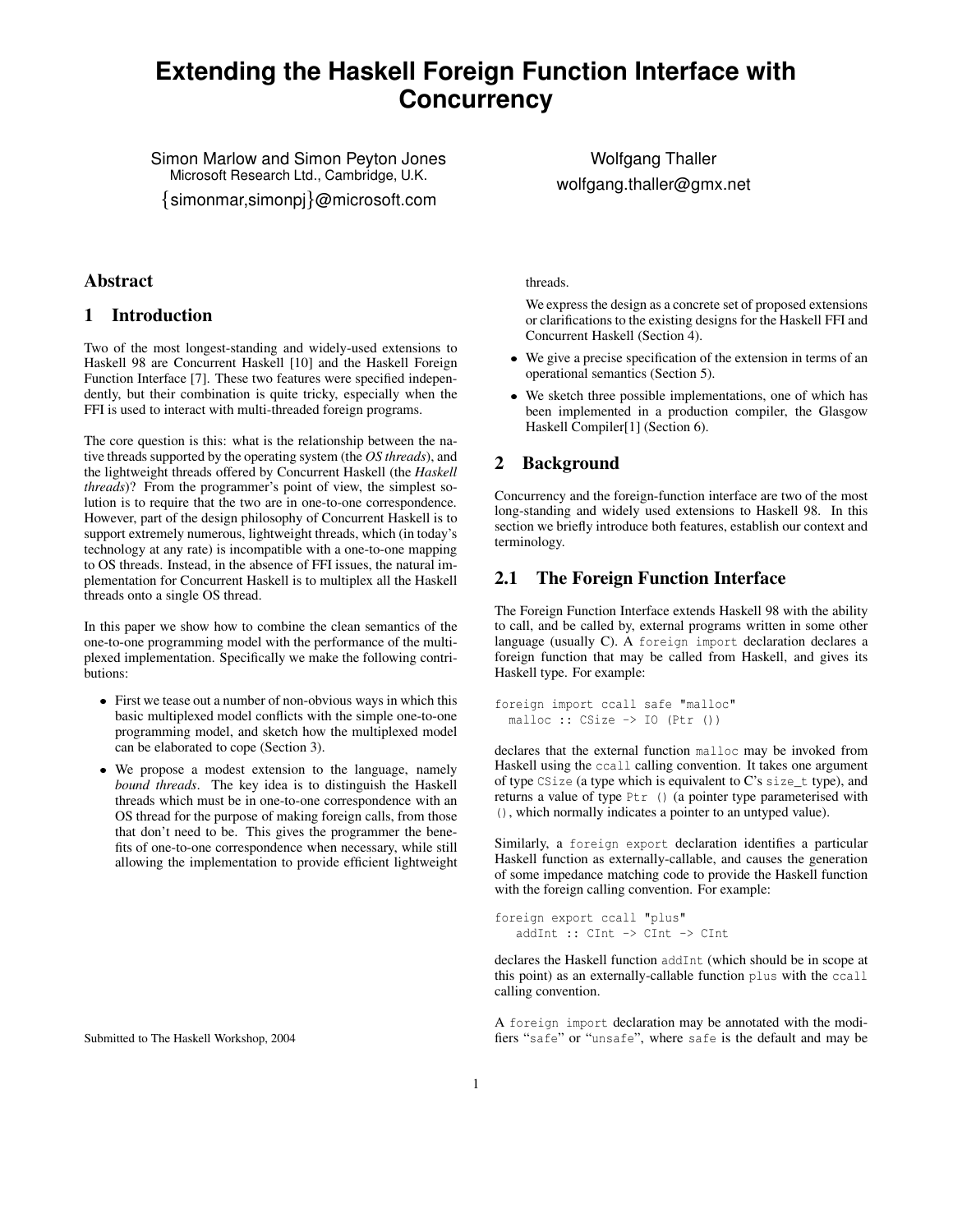omitted. A foreign function declared as safe may indirectly invoke Haskell functions, whereas an unsafe one may not (that is, doing so results in undefined behaviour). The distinction is motivated purely by performance considerations: an unsafe call is likely to be faster than a safe call, because it does not need to save the state of the Haskell system in such a way that re-entry, and hence garbage collection, can be performed safely—for example, saving all temporary values on the stack such that the garbage collector can find them. It is intended that, in a compiled implementation, an unsafe foreign call can be implemented as a simple inline function call.

We use Haskell-centric terminology: the act of a Haskell program calling a foreign function (via foreign import) is termed a *foreign out-call* or sometimes just *foreign call*; and the act of a foreign program calling a Haskell function (via foreign export) is *foreign in-call*.

# **2.2 Concurrent Haskell**

Concurrent Haskell is an extension to Haskell that offers lightweight concurrent threads that can perform input/output[10]. It aims to increase *expressiveness*, rather than *performance*; A Concurrent Haskell program is typically executed on a uni-processor, and may have dozens or hundreds of threads, most of which are blocked. Non-determinism is part of the specification; for example, two threads may draw to the same window and the results are, by design, dependent on the order in which they execute. Concurrent Haskell provides a mechanism, called MVars, through which threads may synchronise and cooperate safely, but we will not need to discuss MVars in this paper.

For the purposes of this paper, the only Concurrent Haskell facilities that we need to consider are the following:

```
data ThreadId -- abstract, instance of Eq, Ord
myThreadId :: IO ThreadId
forkIO :: IO () \rightarrow IO ThreadId
```
The abstract type ThreadId type represents the identity of a Haskell thread. The function myThreadId provides a way to obtain the ThreadId of the current thread. New threads are created using forkIO, which takes an IO computation to perform in the new thread, and returns the ThreadId of the new thread. The newlycreated thread runs concurrently with the other Haskell threads in the system.

Details on the rest of the operations provided by Concurrent Haskell can be found in [10] and the documentation for the Control.Concurrent library distributed with GHC[1].

## **2.3 Haskell threads and OS threads**

Every operating system natively supports some notion of "threads", so it is natural to ask how these threads map onto Concurrent Haskell's notion of a "thread". Furthermore, this mapping is intimately tied up with the FFI/concurrency interaction that we explore in this paper.

To avoid confusion in the following discussion, we define the following terminology:

- A *Haskell thread* is a thread in a Concurrent Haskell program. -
- An operating system thread (or *OS thread*) is a thread managed by the operating system.

There are three approaches to mapping a system of lightweight threads, such as Haskell threads, onto the underlying OS threads:

- **One-to-one.** Each Haskell thread is executed by a dedicated OS thread. This system is simple but expensive: Haskell threads are supposed to be lightweight, with hundreds or thousands of threads being entirely reasonable, but most operating systems struggle to support so many OS threads. Furthermore, any interaction between Haskell threads (using MVars) must use expensive OS-thread facilities for synchronisation.
- **Multiplexed.** All Haskell threads are multiplexed, by the Haskell runtime system, onto a single OS thread, the *Haskell execution thread*. Context switching between Haskell threads occurs only at *yield points*, which the compiler must inject. This approach allows extremely lightweight threads with small stacks. Interaction between Haskell threads requires no OS interaction because it all takes place within a single OS thread.
- **Hybrid.** Models combining the benefits of the previous two are possible. For example, one might have a pool of OS "worker threads", onto which the Haskell threads are multiplexed in some way, and we will explore some such models in what follows.

All of these are reasonable implementations of Concurrent Haskell, each with different tradeoffs between performance and implementation complexity. We do not want to inadvertently rule any of these out by overspecifying the FFI extensions for concurrency.

Note that our focus is on *expressiveness*, and not on *increasing performance through parallelism*. In fact, all existing implementations of Concurrent Haskell serialise the Haskell threads, even on a multiprocessor. Whether a Haskell implementation can efficiently take advantage of a multiprocessor is an open research question, which we discuss further in Section 7.

## **3 The problem we are trying to solve**

Concurrent Haskell and the Haskell FFI were developed independently, but they interact in subtle and sometimes unexpected ways. That interaction is the problem we are trying to solve.

Our design principle is this: *the system should behave as if it was implemented with one OS thread implementing each Haskell thread*. This behaviour is simple to explain, and avoids having to expose two "layers" of threads to the programmer.

However, if implemented naively, the one-to-one model is expensive to implement. The multiplexed model is much cheaper and, where no foreign calls (out or in) are involved, the one-to-one model and the multiplexed model cannot be distinguished by the Haskell program. When foreign interaction enters the picture, matters become more complicated. In the rest of this section we identify several implicit consequences of our design principle, and discuss how the multiplexed implementation technique can accommodate them.

## **3.1 Foreign calls that block**

Some foreign calls, such as the C function read(), may *block* awaiting some event, or may simply take a long time to complete. In the absence of concurrency, the Haskell program making the call must also block or take a long time, but not so for Concurrent Haskell. Indeed, our design principle requires the opposite: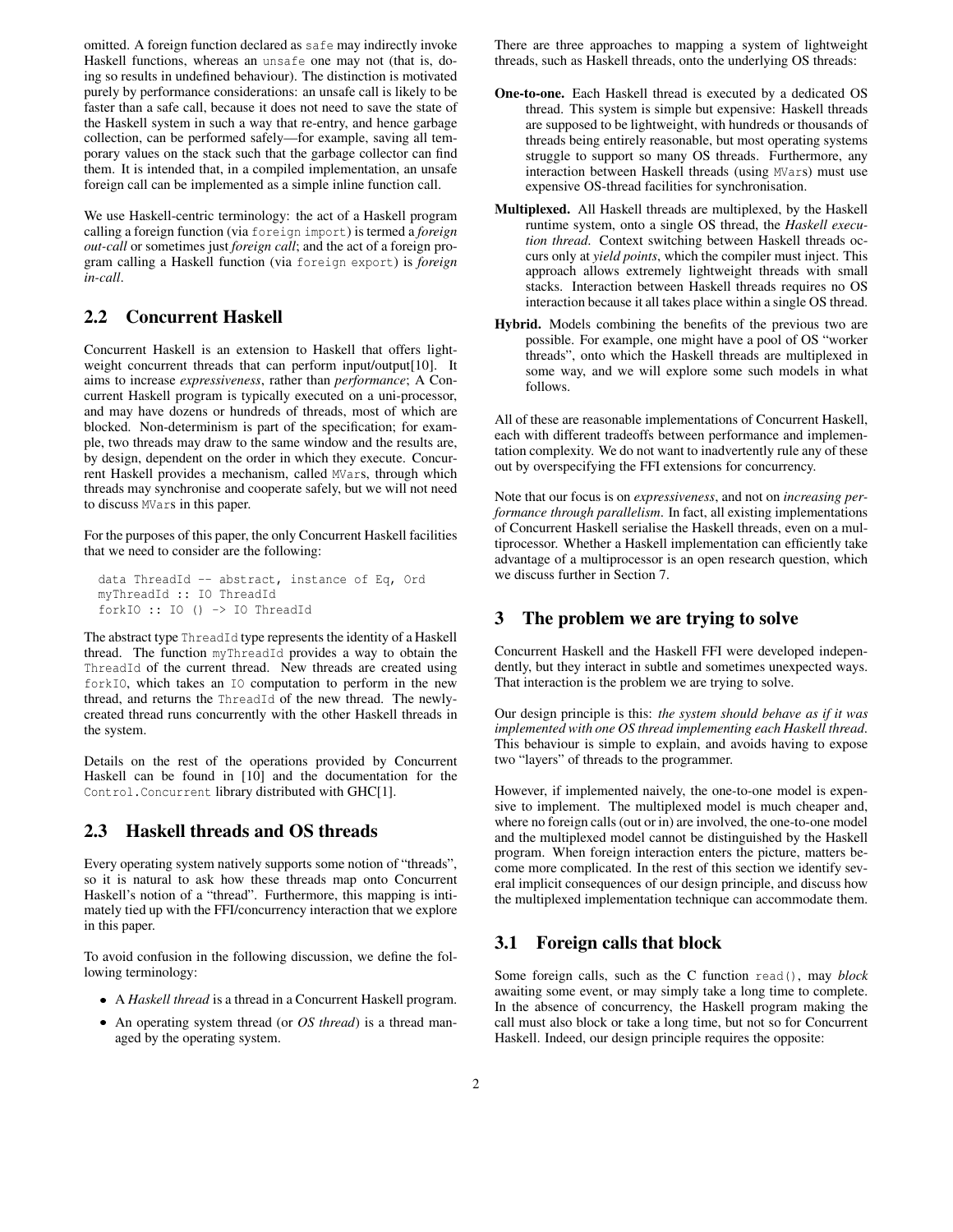**Requirement 1:** a safe foreign call that blocks should block only the Haskell thread making the call. Other Haskell threads should proceed unimpeded.

Notice that we only require that a safe foreign call be non-blocking to the other Haskell threads. It would be difficult to make a highperformance unsafe foreign call non-blocking, because that would force the implementation to perform the same state-saving as for a safe call, since the Haskell system must continue running during the call.

Requirement 1 seems obvious enough, but the Haskell FFI specification is silent on this point, and indeed until recently GHC did not satisfy the requirement. This caused confusion to Haskell programmers, who were surprised when a foreign call blocked their entire Concurrent Haskell program.

Requirement 1 might seem to completely rule out the multiplexed implementation, because if the Haskell execution thread blocks, then execution of Haskell threads will halt. However a variants of the -multiplexed model solves the problem:

At a foreign call, arrange that the foreign function is executed by some other OS thread (freshly spawned, or drawn from a pool), while execution of other Haskell threads is continued by the single Haskell execution thread. This approach pays the cost of a OS thread switch at every (safe) foreign call.

A hybrid model can also be designed to satisfy this requirement:

Have a pool of OS threads, each of which *can* play the role of the Haskell execution thread, but only one at a time *does*. At a safe foreign call, the Haskell execution thread leaves the Haskell world to execute the foreign call, allowing one (and only one) member of the pool to become the new Haskell execution thread. No OS thread switch is required on a call, but on the return some inter-OS-thread communication is required to obtain permission to become the Haskell execution thread again.

## **3.2 Fixing the OS thread for a foreign call**

Some C libraries that one might wish to call from Haskell have an awkward property: *it matters which calls to the library are made from which OS thread*. For example, many OpenGL functions have an implicit "rendering context" parameter, which the library stores in OS-thread-local state. The (perfectly reasonable) idea is that OpenGL can be used from multiple threads, for example to render into independent windows simultaneously.

This in turn means that to use the OpenGL library from Concurrent Haskell, the FFI must satisfy:

**Requirement 2:** it must be possible for a programmer to specify that a related group of foreign calls are all made by the same OS thread.

Notice that there is no constraint on which OS thread executes any particular Haskell thread – we need only control which OS thread executes the foreign calls.

Requirement 2 is automatically satisfied by the one-to-one execution model, provided we are willing to say that the "related" calls are all carried out by a single Haskell thread. The multiplexed model (basic version) also automatically satisfies Requirement 2, because all foreign calls are executed by a single OS thread, but only at the cost of violating Requirement 1. Alas, satisfying Requirement 1 using the variant described in Section 3.1, seems to be incompatible with Requirement 2, because this variant deliberately use a pool of interchangeable OS threads. The hybrid model suffers from the same problem.

We are forced, therefore, to propose a small extension to Concurrent Haskell, in which we divide the Haskell threads into two groups:

- A *bound thread* has a fixed associated OS thread for making FFI calls.
- An *unbound thread* has no associated OS thread: FFI calls from this thread may be made in any OS thread.

The idea is that each bound Haskell thread has a dedicated associated OS thread. It is guaranteed that any FFI calls made by a bound Haskell thread are made by its associated OS thread, although pure-Haskell execution can, of course, be carried out by any OS thread. A group of foreign calls can thus be guaranteed to be carried out by the same OS thread if they are all performed in a single bound Haskell thread.

We do not specify that all Haskell threads are bound, because doing so would specify that Haskell threads and OS threads are in one-toone correspondence, which leaves the one-to-one implementation model as the only contender.

Can several Haskell threads be bound to the same OS thread? No: this would prevent the one-to-one implementation model and cause difficulties for the others. For each OS thread, there is at most a single bound Haskell thread.

# **3.3 Multi-threaded clients**

Suppose a C program wants is using a library written in Haskell, and it invokes a Haskell function (via foreign export). This Haskell function forks a Haskell thread, and then returns to the C program. Should the spawned Haskell thread continue to run? According to our design principle, it certainly should – as far as the programmer is concerned, there is not much difference between forking a Haskell thread and forking an OS thread.

**Requirement 3a:** Haskell threads spawned by an foreign in-call continue to run after the in-call returns.

A closely related issue is this. Suppose the C program using the Haskell library itself makes use of multiple OS threads. Then our design principle implies that if one invocation runs Haskell code that blocks (on an MVar, say, or in another foreign call) that should not impede the progress of the other call:

**Requirement 3b:** multiple OS threads may concurrently invoke multiple Haskell functions (via foreign export), and these invocations should run concurrently.

To support this behaviour in the multiplexed model is not difficult, but requires some specific mechanism. In both cases, the current Haskell execution OS thread must pay attention to the possibility of another OS thread wanting to make an in-call, lest the latter wait indefinitely while the former chunters away. In fact, the same mechanism is necessary to respond to an OS thread returning to Haskell from a safe foreign out-call.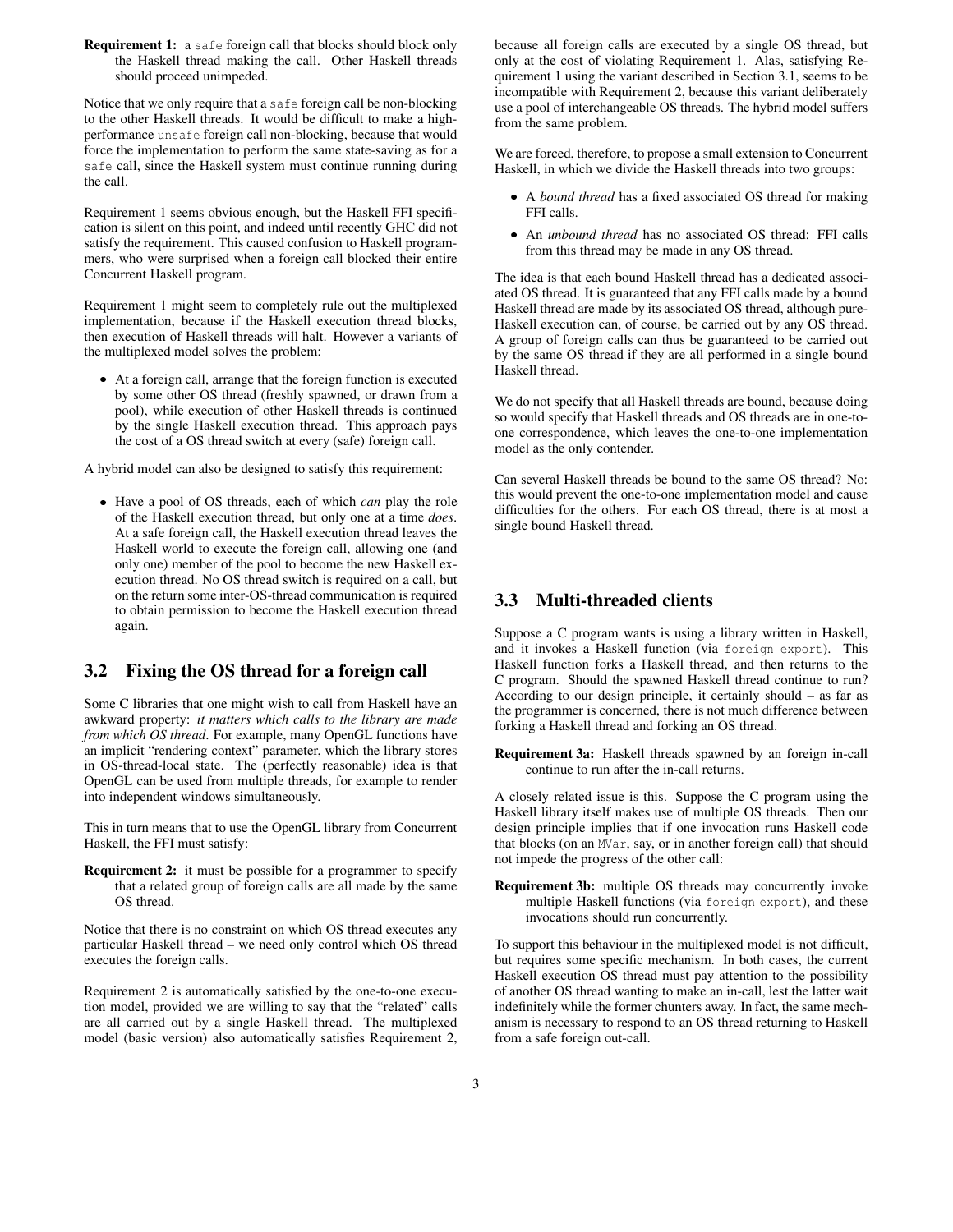# **3.4 Callbacks**

A common idiom in GUI libraries is for the application to make a call to the event loop in the library, which in turn makes calls back into the application in the form of callbacks. Callbacks are registered prior to invoking the event loop.

Consider how this works for a Haskell application calling an external GUI library. The callbacks will be foreign-export-ed Haskell functions, so the event loop (in C) will call the callback (in Haskell), which may in turn make a foreign call to a GUI function (in C again). It is essential that this latter call is made using the OS thread as runs the event loop, since the two share thread-local state. Hence:

**Requirement 4:** it must be possible to ensure that a foreign outcall from Haskell is made by the same OS thread that made the foreign in-call.

With the notion of bound threads in hand, this is not hard to achieve. We simply specify that a foreign in-call creates a bound thread, associated with the OS thread that performed the in-call. Any foreign out-calls made by that (bound) Haskell thread will therefore be executed by the invoking OS thread.

Indeed, this is the *only* primitive mechanism for creating a bound thread:

- An unbound Haskell thread is created using Concurrent Haskell's existing forkI0 combinator.
- A bound thread is created by a foreign invocation.

We provide a forkOS combinator, which allows a Haskell thread (rather than a foreign invocation) to create a new bound thread, but it works by making a foreign call with invokes a callback (see Section 4.2.1).

# **3.5 Summary**

This concludes our description of the problems we address, and of the core of our design. There is no new syntax, and only an implicit distinction between two types of Haskell threads, depending on the way in which the thread was created. The next section describes the language extension in detail, including the small number of combinators that we provide as library functions to allow programmers to work with bound threads.

## **4 The Concurrent Haskell Foreign Function Interface**

Thus motivated, we now summarise our proposed changes to the existing Concurrent Haskell design, and the Haskell FFI specification.

# **4.1 Specific extensions**

We propose the following specific additions:

**Bound threads.** There are two types of Haskell threads, *bound* and *unbound*. A bound thread is permanently associated with a particular OS thread, and it is guaranteed that all foreign functions invoked from that bound thread will be run in the associated OS thread. In all other ways, bound and unbound threads behave identically.

An OS thread can be associated with at most one Haskell thread.

The new function isCurrentTheadBound provides a way for the Haskell programmer to find out whether the current thread is bound or not:

isCurrentThreadBound :: IO Bool

We define isCurrentThreadBound to always return True when the current Haskell thread is a bound thread. It may also return True when the current Haskell thread is indistinguishable from a bound thread by both Haskell code and foreign code called by it.

Therefore, an implementation using the one-to-one threading model (see Section 6.1) may return True for all threads, even for Haskell threads created using forkIO, because every Haskell thread has its associated OS thread and can safely access thread-local state.

**Foreign import.** When a Haskell thread invokes a foreign import annotated with safe, other Haskell threads in the program will continue to run unimpeded. This is not necessarily true if a Haskell thread invokes a foreign import annotated with unsafe.

Notice that unsafe calls are not *required* to block Haskell threads if the foreign call blocks; instead the behaviour is unspecified. In particular, it is legitimate for a simple, lowperformance implementation to implement unsafe calls as safe calls.

- **Foreign export.** Invoking a function declared with foreign export creates a new Haskell thread which is bound to the OS thread making the call.
- **The main thread.** In a complete, standalone Haskell program, the system should run Main.main in a bound Haskell thread, whose associated OS thread is the main OS thread of the program. It is as if the program contained the declaration

foreign export ccall "haskellMain" Main.main :: IO ()

and the Haskell program was started from C by invoking haskellMain().

# **4.2 Derived combinators**

Given the basic functionality outlined above, we can define some useful combinators. These are provided to the programmer via the Control.Concurrent library.

#### *4.2.1* forkOS

The forkOS function has the same type as forkIO:

forkOS :: IO () -> IO ThreadId

Like forkIO, it also creates a new Haskell thread, but additionally it creates a new OS thread and binds the new Haskell thread to it. This is accomplished by simply making a foreign call to an external function that (a) creates the new OS thread, and (b) in the new OS thread, invokes the requested action via a callback, thus creating a new bound Haskell thread.

We give the implementation of forkOS below for reference, although we have not introduced all of the concepts used in it. It assume the existence of an external function createOSThread to create the OS thread; its implementation is simple, but depends on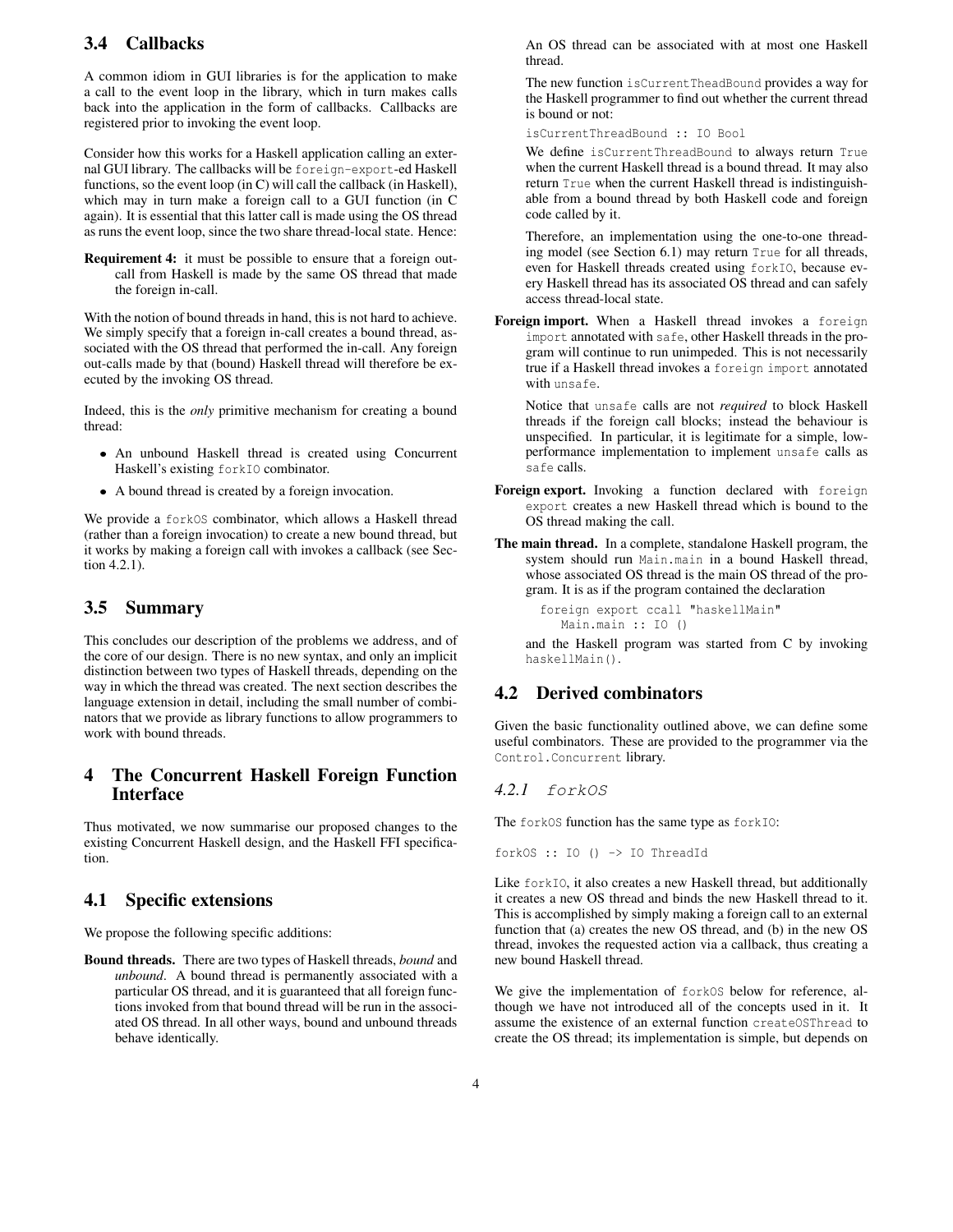the particular thread creation primitives used on the current operating system.

```
forkOS action = do
   mv <- newEmptyMVar
   entry <- wrapIO $ do
               t <- myThreadId
                putMVar mv t
                action
   createOSThread entry
   tid <- takeMVar mv
   freeHaskellFunPtr entry
   return tid
foreign import ccall "createOSThread"
 createOSThread :: FunPtr (IO ()) -> IO ()
foreign import ccall "wrapper"
 wrapIO :: IO () -> FunPtr (IO ())
```
#### *4.2.2* runInBoundThread

The runInBoundThread combinator runs a computation in a bound thread. If the current thread is bound, then that is used; otherwise a new bound thread is created for the purpose. The combinator is useful when the program is about to make a group of related foreign calls that must all be made in the same OS thread.

The implementation is straightforward:

```
runInBoundThread :: IO a -> IO a
runInBoundThread action = do
   bound <- isCurrentThreadBound
    if bound
        then action
        else do
            mv <- newEmptyMVar
            forkOS (action >>= putMVar mv)
            takeMVar mv
```
Note that runInBoundThread does not return until the IO action completes.

# **5 Operational Semantics**

In order to make the design for our language extension precise, we now give an operational semantics for Concurrent Haskell with the FFI and bound threads. The operational semantics is highly abstract: it does not model any details of actual computation at all. Instead, it models only the operations and interactions we are interested in:

- The running system consists of a pool of native (OS) threads and a pool of Haskell threads.
- Haskell threads may fork new Haskell threads (forkIO), make foreign calls, and perform unspecified  $I$  0 operations.
- Native threads have an identifier and a stack. A native thread may be currently executing Haskell code or foreign code, depending on what is on top of the stack. Native threads executing foreign code may make a call to Haskell code, creating a new Haskell thread.
- The semantics models the relationship between native threads and Haskell threads, and the difference between bound and unbound Haskell threads.

Further relevant semantics for IO code in Haskell can be found in Peyton Jones' "Tackling the Awkward Squad"[9] and the original Concurrent Haskell paper[10].

The syntax of a native thread is given in Figure 1. A native thread of form  $N[S]$  has thread identifier *N*, while *S* is an abstraction of its call stack. If *H* is on top of the stack, the thread is willing to execute a Haskell thread. If  $\overline{F}^{si}$  *h* is on top of the stack, the thread is in the process of dealing with a call to a foreign function, which will return its result to the Haskell thread *h*. The safety of the foreign call is given by *si*, which is either *u* meaning unsafe, or *s* meaning safe.

A native thread of the form  $N[\bullet]$  is a thread which originates in foreign code; it does not have any Haskell calls anywhere on its stack.

A native thread of form  $N[H]$  has a stack that exists only to serve Haskell threads, and so can safely block inside a foreign call without impeding other Haskell threads. We call these threads "worker threads".

The syntax of a Haskell thread is given in Figure 2. A Haskell thread *h* of form  $(a)_N$  has action *a*. The indicator *N* identifies the native thread *N* to which the Haskell thread is *bound*.

An action *a* is a sequence of operations, finishing with a return of some kind. An operation is either an unspecified  $I$  0 operation (such as performing some evaluation, or operating on an MVar), a call to the primitive forkIO, or a call to a foreign function *f* .

We do not model the data passed to, or returned from, a foreign call, nor any details of what the IO operations are.

Note that forkOS is not mentioned alongside forkIO here. While spawning a new unbound thread requires direct support by the runtime system, creating a new bound thread is done by making a foreign call to the operating system-provided thread creation primitive. Therefore, forkOS need not be considered when we discuss the semantics.

# **5.1 Evolution**

The symbol  $\mathcal{N}$  refers to a set of native threads, and  $\mathcal{H}$  to a set of Haskell threads. An executing program consists of a combination of the two, written  $\mathcal{N}$ ;  $\mathcal{H}$ .

We describe how the system evolves in a very standard way, using transition rules, of form

$$
\mathcal{N};\mathcal{H}\ \Rightarrow\ \mathcal{N}';\mathcal{H}'
$$

The structural rules are these:

$$
\frac{\mathcal{N}; \mathcal{H} \Rightarrow \mathcal{N}'; \mathcal{H}'}{\mathcal{N} \cup \{t\}; \mathcal{H} \Rightarrow \mathcal{N}' \cup \{t\}; \mathcal{H}'} \qquad \frac{\mathcal{N}; \mathcal{H} \Rightarrow \mathcal{N}'; \mathcal{H}'}{\mathcal{N}; \mathcal{H} \cup \{h\} \Rightarrow \mathcal{N}'; \mathcal{H}' \cup \{h\}}
$$

These standard rules allow us to write the interesting transitions with less clutter. The transition rules for the system are given in Figure 3.

We informally describe each rule in the semantics below:

**IO** A Haskell thread may perform an arbitrary IO operation. Note that we only require that there is one native thread ready to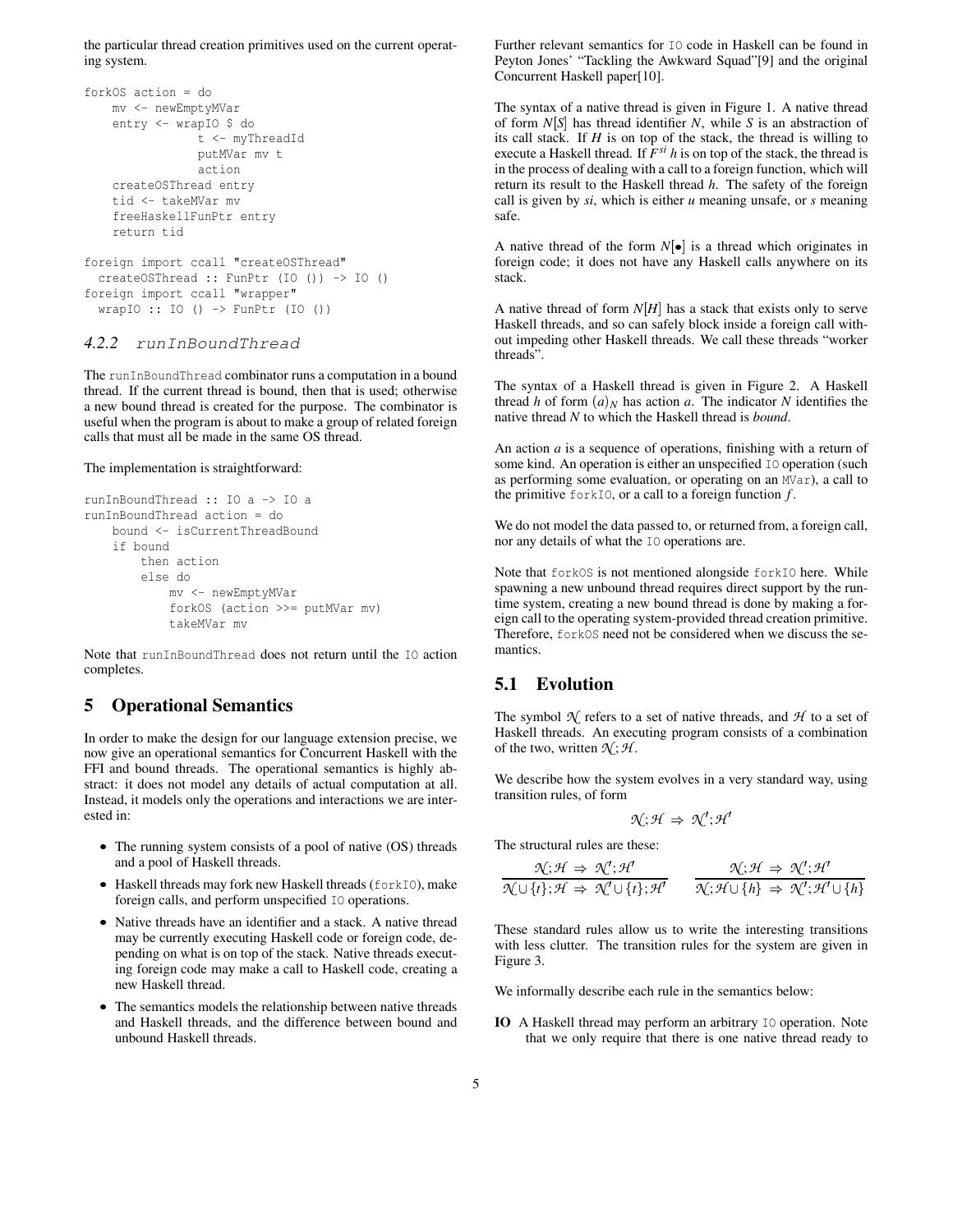| Native thread $t ::= N S $                                                  |  |                                                                                                                                            |
|-----------------------------------------------------------------------------|--|--------------------------------------------------------------------------------------------------------------------------------------------|
| Stack                                                                       |  | $S$ ::= $\varepsilon$ Empty<br>$\vert H : S$ Executing Haskell<br>$F^{si} h : S$ Executing a foreign call<br>• Executing foreign code only |
| Call Safety $si ::= u$<br>$\begin{array}{ccc} &   & x \\   & s \end{array}$ |  | Unsafe<br>Safe                                                                                                                             |



| Haskell thread $h ::= (a)_{bt}$      |  |                  |                                                                                                                             |
|--------------------------------------|--|------------------|-----------------------------------------------------------------------------------------------------------------------------|
| Bound thread id $bt ::= \varepsilon$ |  | $\mathbb{R}$ $N$ | Not bound<br>Bound to native thread N                                                                                       |
| Haskell action $a ::= p \gg a$       |  |                  | Sequence<br><i>RET</i> Return from a call into Haskell                                                                      |
| Operation                            |  |                  | $p ::= \tau$ IO operation<br>$\begin{array}{ccc} 1 & \text{for } k \in \mathbb{Z} \\   & F^{si} f \end{array}$ Foreign call |

|  |  | Figure 2: Syntax of Haskell Threads |  |
|--|--|-------------------------------------|--|
|--|--|-------------------------------------|--|

| $N[H:S]; (\tau \rightarrow a)_{bt} \Rightarrow N[H:S]; (a)_{bt}$                                                                                               |                                                                      | (IO)                |
|----------------------------------------------------------------------------------------------------------------------------------------------------------------|----------------------------------------------------------------------|---------------------|
| $N[H:S];$ (fork IO $b \gg a$ ) <sub>bt</sub> $\Rightarrow N[H:S];$ $(a)_{bt}$ , $(b)_{\varepsilon}$                                                            |                                                                      | (FORKIO)            |
| $N[H:S]; (F^{si} f \rangle > a)_N \Rightarrow N[F^{si} (a)_N : H : S];$<br>$N[H]; (F^{si} f \gg a)_{\varepsilon} \Rightarrow N[F^{si} (a)_{\varepsilon} : H];$ |                                                                      | (FCAL1)<br>(FCALL2) |
| $N[F^{si} a_{bt} : S]; \Rightarrow N[S]; a_{bt}$                                                                                                               |                                                                      | (FRET)              |
|                                                                                                                                                                | $N[\bullet]; \Rightarrow N[H:\bullet]; (a \rightarrow RET)_{N}$      | (HCALL1)            |
|                                                                                                                                                                | $N[Fs h : S]; \Rightarrow N[H : Fs h : S]; (a \gg RET)$ <sub>N</sub> | (HCALL2)            |
| $N[H:S]; (RET)_N \Rightarrow N[S];$                                                                                                                            |                                                                      | (HRET)              |
| $;(RET)_\varepsilon \Rightarrow ;$                                                                                                                             |                                                                      | (HEND)              |
| $(nothing) \Rightarrow N[H];$                                                                                                                                  | where $N$ is fresh                                                   | (WKR)               |
|                                                                                                                                                                | $N[H]; \Rightarrow (nothing)$                                        | (WKREND)            |
| $(nothing) \Rightarrow N\bullet$ ;                                                                                                                             | where $N$ is fresh                                                   | (EXT)               |
|                                                                                                                                                                | $N[\bullet]; \Rightarrow (nothing)$                                  | (NEND)              |

**Figure 3:** Operational Semantics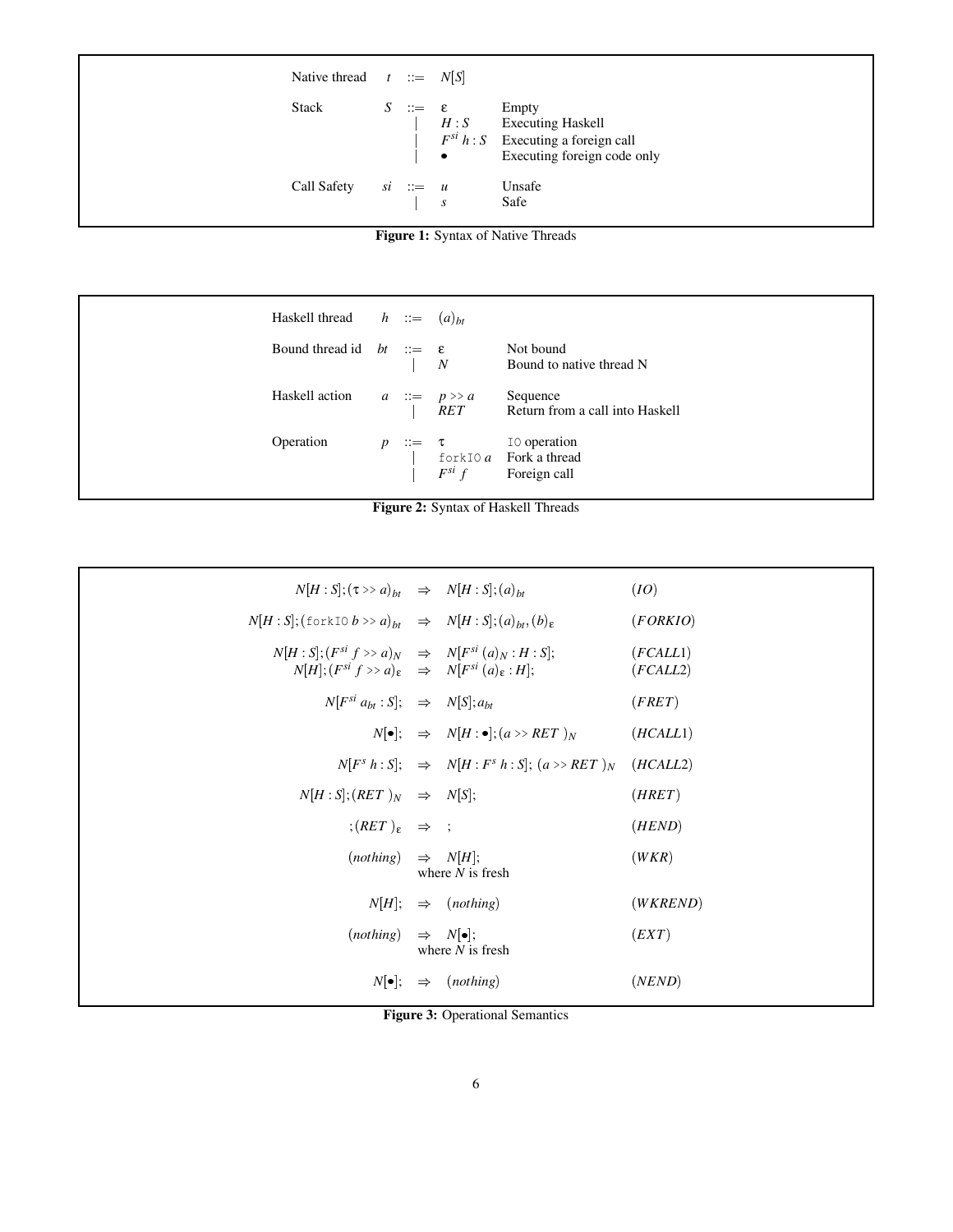execute Haskell code (with *H* on top of its stack). The native thread may or may not be the same as the native thread bound to this Haskell thread, if any.

- **FORKIO** A Haskell thread invokes forkIO, giving rise to a new, unbound, Haskell thread.
- **FCALL1** A bound Haskell thread makes a foreign call. The call must be made in the native thread bound to this Haskell thread.
- **FCALL2** An unbound Haskell thread makes a foreign call. The call is made in a worker thread.
- **FRET** A foreign call returns; the Haskell thread which made the call is reintroduced into the pool of Haskell threads.
- **HCALL1** A native thread running exclusively foreign code (no Haskell frames on the stack) makes a call to a Haskell function. A new bound Haskell thread is created.
- **HCALL2** A native thread currently executing a *safe* foreign call from Haskell invokes another Haskell function. A bound Haskell thread is created for the new call.
- **HRET** A bound Haskell thread returns; the native thread which made the call continues from the call site.
- **HEND** An unbound Haskell thread returns.
- **WKR** This rule models the birth of new worker OS threads, in case they should all be blocked in a foreign call.
- **WKREND** A worker thread exits.

**EXT** A new native thread is created by foreign code.

**NEND** A native thread, executing foreign code only, exits.

In a executing program, there may be multiple valid transitions according to the semantics at any given time. We do not specify which, if any, of the valid transitions must be performed by the implementation.

Note that in particular this admits an implementation that does nothing at all; legislating against such behaviour in the semantics is entirely non-trivial, so we do not attempt it. Rather, we informally state the behaviour we expect from an implementation:

- If a Haskell thread is performing an unsafe foreign call, then the implementation is allowed to refrain from making any further transitions until the call returns.
- If a Haskell thread is performing a safe call, then the implementation should continue to make valid transitions in respect of other Haskell threads in the system.
- The implementation should not otherwise *starve* any Haskell threads.

Transitions which are not part of this semantics are erroneous. An implementation may either detect an report the error, or it may behave in some other implementation-defined manner. An application which depends on implementation-defined behaviour is, of course, non-portable.

# **6 Implementation**

In this section, we will outline three different implementations of the language extensions described in this paper. The third of these has been implemented in the Glasgow Haskell Compiler; it is the most complex of the three, but it provides the best performance.

We will also describe the issue of I/O multiplexing, i.e. how to transparently speed up I/O beyond the levels attainable using safe foreign calls.

# **6.1 One OS Thread for one Haskell Thread**

A very simple and straightforward implementation would be to use the operating system supplied thread library to create exactly one OS thread for each thread in the system.

In such an implementation, there is no distinction between bound and unbound threads; every thread can be considered a bound thread. This is entirely in accordance with the operational semantics outlined in Section 5. Only three of the rules (FORKIO, FCALL2 and HEND) explicitly refer to unbound Haskell threads; it's easy to see that nothing in these rules prevents each Haskell thread from having its dedicated OS thread.

In Section 4.1, we defined that isCurrentThreadBound may return True whenever the calling Haskell thread is indistinguishable from a bound thread; we can therefore define isCurrentThreadBound = return True, and we do not need to keep track of how Haskell threads were created.

Concurrent Haskell's thread creation and synchronisation primitives are simply mapped to the corresponding operating system functions. The forkIO primitive can be implemented the same way as forkOS.

The only challenge is managing access to the heap; it is very hard to support truly simultaneous multithreaded Haskell execution (on SMP systems), so it will be necessary to have a global mutual exclusion lock that prevents more than one thread from executing Haskell code at the same time.

This global lock would have to be released periodically to allow other threads to run; it would also have to be released for safe foreign calls.

Incidentally, this is exactly the strategy used by the native-code O'Caml implementation (see Section 7.2).

# **6.2 All Haskell Threads in one OS Thread**

The second approach is to extend the fully multiplexed scheme to include bound threads. This is a natural extension for an existing single-threaded Haskell implementation where performance of foreign calls is not critical.

A single OS thread (the Haskell execution thread) is allocated for the Haskell system, and is used exclusively to execute Haskell code. All Haskell threads are multiplexed using this OS thread.

Additionally, the Haskell execution thread must keep track of:

- Any OS threads which have made in-calls. Each of these has given rise to a bound Haskell thread.
- A pool of OS threads that can be used to make "safe" foreign calls.

When a Haskell thread makes an out-call, there are two cases to consider:

The Haskell thread is bound. The Haskell execution thread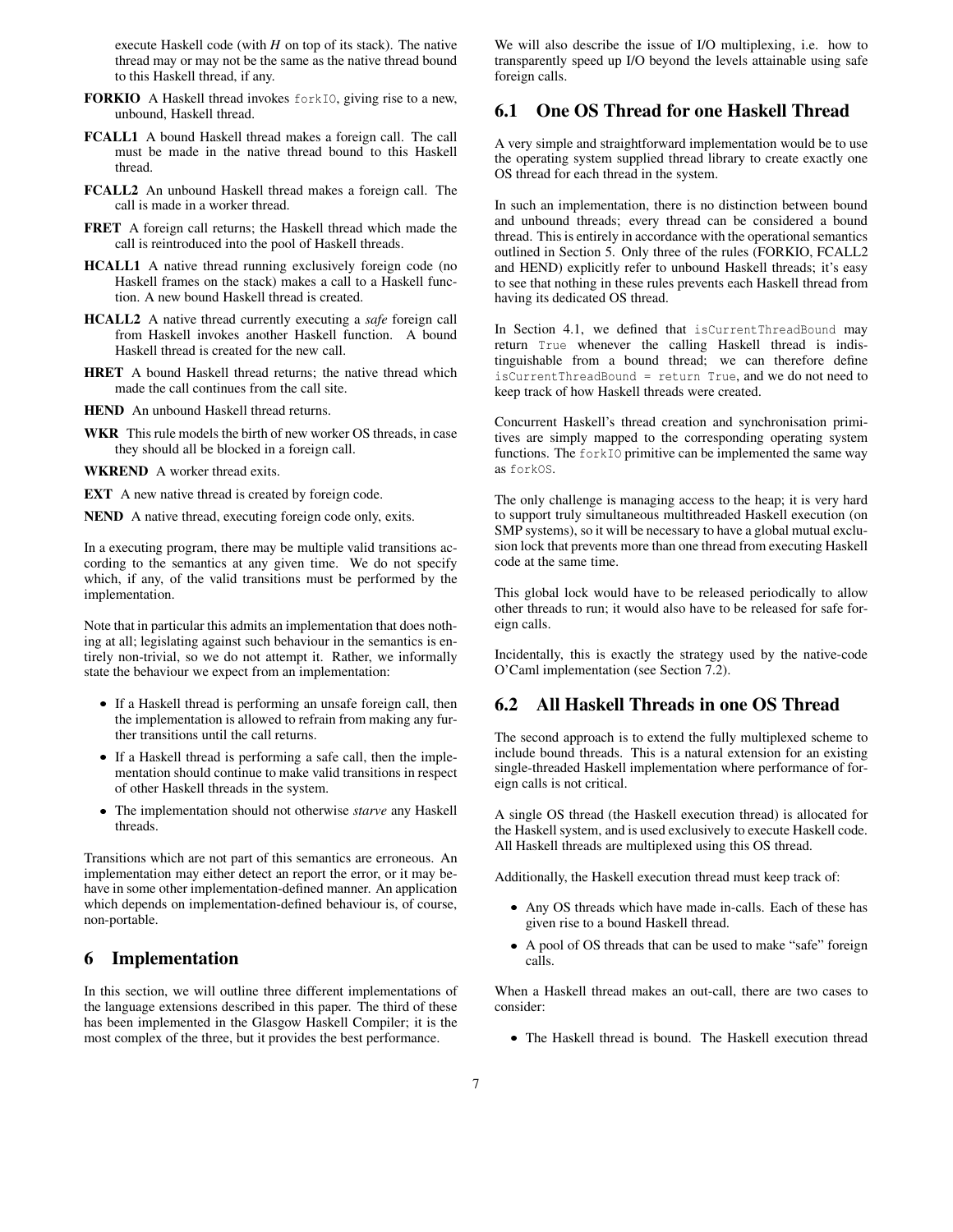must pass a message to the appropriate OS thread in order to make the call, and the OS thread must return the result via another message back to the Haskell execution thread.

The Haskell thread is unbound. The situation is similar, except that the OS thread to make the call can be drawn from the pool.

The complicated part of this implementation is the passing of messages between OS threads to make foreign calls and return results: essentially this is a remote procedure call mechanism. However, if the Haskell system is an interpreter, it may already have support for making dynamic foreign calls in order to implement foreign import.

A compiled implementation is unlikely to want use this scheme, due to the extra overhead on foreign calls. For an interpreter, however, this implementation strategy may be less complicated than the hybrid scheme discussed in the next section.

# **6.3 GHC's Implementation**

GHC's run-time system employs one OS thread for every bound thread; additionally, there is a variable number of so-called "worker" OS threads that are used to execute the unbound (lightweight) threads.

Only one of these threads can execute Haskell code at any one time; the global lock that ensures this is referred to as "the Capability". GHC's main scheduler loop is invoked in all threads; all but one of the scheduler loops are waiting for the Capability at any one time.

Having more than one Capability available would indicate that truly simultaneous multithreaded Haskell execution is available; our current implementation does not however support this, because it would require synchronised access to the heap and other shared state. Whether the implementation can be practically extended in this direction is an open question.

#### *6.3.1 Passing around the Capability*

A thread will relinquish its Capability (i.e. execution of Haskell code will continue in a different OS thread) under the following conditions:

1. A safe (i.e. non-blocking) foreign call is made (FCALL1/2).

For an unsafe call, we just hold on to the Capability, thereby preventing any other threads from running.

- 2. Another OS thread is waiting to regain the Capability after returning from a foreign call.
- 3. Another OS thread is waiting for the Capability because that thread is handling a foreign call-in.
- 4. The scheduler loop determines that the next Haskell thread to run may not be run in the OS thread that holds the Capability.

When a scheduler loop encounters a Haskell thread that is bound to a different OS thread, it has to pass the Capability to that OS thread. When a scheduler in a bound OS thread encounters an unbound thread, it has to pass the Capability to a worker OS thread.

5. The Haskell thread bound to the current OS thread terminates (HRET).

If the current OS thread has a bound Haskell thread and this

Haskell thread terminates by returning, the OS thread will release the Capability and the scheduler loop will exit, returning to the foreign code that called it.

Threads that are just returning from a foreign call and threads that are handling a call to Haskell from foreign code are given priority over other threads; whenever it enters the scheduler, the thread that holds the capability checks whether it should yield its capability to a higher-priority thread (items 2 and 3 in the above list).

After yielding the capability and after passing the capability to another thread (item 4 in the list), the thread will immediately try to reacquire the capability; the thread will be blocked until another thread passes a capability to it again (via item 4 above), or until the Capability becomes free without being explicitly passed anywhere (item 5).

## **6.4 I/O Multiplexing**

Traditional "multiplexing" run time systems that do not support non-blocking foreign calls usually still provide support for nonblocking input and output.

The obvious way to do this on POSIX systems is to use the select or poll system calls together with non-blocking I/O. When a read or write request fails to return the requested amount of data, the Haskell thread in question will be suspended. The scheduler loop will periodically use select or poll to check whether any suspended Haskell threads need to be woken up; if there are no runnable Haskell threads, the entire run-time system will block in the select or poll system call.

The Concurrent FFI makes this machinery unnecessary; a "safe" foreign call to read or write will have the desired effect for a multi-threaded Haskell program. However, using select or poll it is possible to achieve much better performance than using safe foreign calls, because it does not require an extra OS thread for each potentially-blocking I/O operation.

At first, we tried extending GHC's existing (single-OS-thread) implementation of I/O multiplexing to work with the hybrid threading model described above. In this scheme, an OS thread that blocks inside select still held the Capability to prevent multiple OS threads from using select simultaneously. When foreign code called in to or returned to Haskell while the RTS was waiting for I/O, it was necessary to interrupt the select by sending a dummy byte across a pipe, which slowed down foreign calls (both incoming and outgoing) a lot.

Fortunately, it turned out that a more efficient solution can be implemented entirely in Haskell, with no special support from the run time system beyond the extensions described in this paper.

The Haskell I/O library spawns an unbound Haskell thread, called the "I/O Service Thread", which uses a foreign call to select or a similar system call to watch a set of file descriptors. One of these file descriptors is the read end of a dedicated "wakeup pipe" which will be used to notify the service thread when the set of file descriptors to be watched has changed.

When an unbound Haskell thread needs to block in order to wait for some I/O, it will do the following:

1. Store the file descriptor in question in a global mutable vari-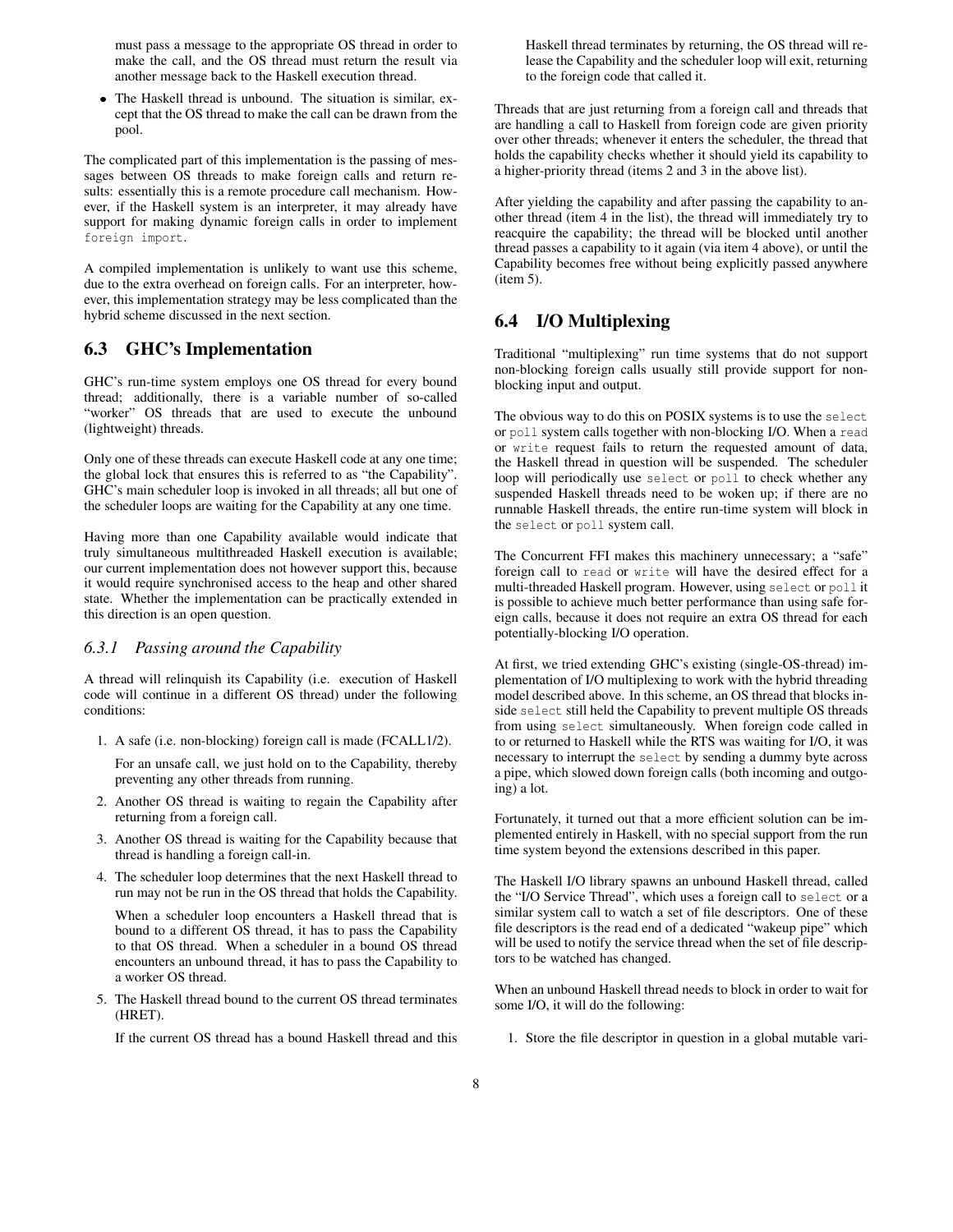able (an MVar).

- 2. Wake up the service thread by writing a byte to the wakeup pipe.
- 3. Wait for the service thread to notify us via an MVar.

The I/O service thread will repeatedly do the following:

- 1. Grab the set of file descriptors to be watched from the global mutable variable.
- 2. Do a safe foreign call to select or a similar system call in order to block until the status of one of the file descriptors or of the wakeup pipe changes.
- 3. If a byte has arrived on the wakeup pipe, read it from there in order to reset the pipe's state to non-readable.
- 4. Notify all Haskell threads waiting for file descriptors that have become readable or writable via their MVars.
- 5. Repeat.

When a bound thread needs to wait for a file descriptor to become readable, it should just safe-call select for that file descriptor, because that will be more efficient than waking the I/O service thread.

This scheme manages to keep the number of separate OS threads used when *n* unbound threads are doing I/O at the same time down to just two as opposed to *n* when safe foreign calls are used. GHC's previous scheme (released in GHC 6.2) needed just one OS thread in the same situation, but at the cost of one call to select every time through the scheduler loop, a write () to a pipe for every (safe) foreign call, and a lot of additional complexity in the run time system.

The new scheme requires no help from the run time system, removes the periodic call to select and supports more efficient foreign calls, at the cost of some inter-OS-thread messaging for every read or write that actually needs to block. According to our measurements, this overhead can be neglected.

Note also that this scheme is not tied to GHC's hybrid threading model; While there would be no performance gain for a one-to-one implementation, it also makes sense to use this I/O multiplexing scheme on top of the all-in-one-OS-thread implementation outlined in Section 6.2.

# **7 Related Work**

We believe there is nothing in the literature that bears directly on the particular issues addressed in this paper. However, there is a great deal of folklore and existing practice in the form of language implementations, which we review here.

To summarise the related work: there is a general trend amongst languages with concurrency support to move from lightweight threads to OS threads in one-to-one mapping with the language's own threads. The most commonly quoted reasons for the switch are for accessing foreign library functions that might block, and scaling to SMP machines.

In relation to this paper, all of these languages could support the bound/unbound thread concept, which would then give the implementation freedom to use cheaper lightweight threads for the unbound threads. To our knowledge, there are no other languages that actually do support this idea.

# **7.1 Java**

Java[2] began with a lightweight threading implementation, with all Java threads managed by a single OS thread (Java calls this "green threads"). Later implementations of Java moved to a native threading model, where each Java thread is mapped to its own OS thread. The reasons for the switch seem to be primarily

- Non-scalability of green threads to SMP machines
- Inability to call functions in external libraries which may block, without blocking the entire system

And perhaps the motivation was partly due to the JNI, which works smoothly because native threads are one-to-one with Java threads.

In contrast to Java, scaling to SMP machines is not a goal for us. There is no efficient SMP-capable Concurrent Haskell implementation, because doing so is still an open research question; the main sticking point is how to synchronise access to the main shared resource (the heap) without killing performance of the system. Furthermore, scaling to multiprocessors can often be achieved in the same ways as scaling to a cluster, by using multiple processes with explicit communication.

# **7.2 O'Caml**

O'Caml[4] supports a choice between user-level and native threads for its bytecode interpreter, but compiled code must use native threads. An O'Caml programmer using native threads may currently assume that each O'Caml thread is mapped to a single OS thread for the purposes of calling external libraries.

Native threads were chosen over user-level threads for compiled code for the following reasons:

- The difficulty of implementing multithreaded I/O in a userlevel scheduler across multiple platforms is high. Using native threads allows this issue to be handed off to the operating system, which significantly reduces implementation complexity and improves portability.
- Compiled O'Caml threads use the machine stack. With user-level threads, the scheduler must therefore be able to manage multiple machine stacks, which is heavily platformdependent.

In O'Caml, a non-blocking foreign call is made by defining a C function which wraps the foreign call between the special calls enter\_blocking\_section() and leave\_blocking\_section(); this may only be done when using the native implementation of threads. Similarly, calls to O'Caml functions from C must be wrapped between leave\_blocking\_section() and enter\_blocking\_section(). This is equivalent to, if slightly less convenient than, Haskell's safe foreign calls and callbacks.

O'Caml could straightforwardly be extended with the concept of bound threads, which would leave the implementation free to use user-level threads with a pool of native threads for foreign calls in the same way as GHC. This would of course entail more implementation complexity, which may be worse than for GHC due to the use of the machine stack by O'Caml native code as noted above (GHC uses separate thread stacks managed by the runtime).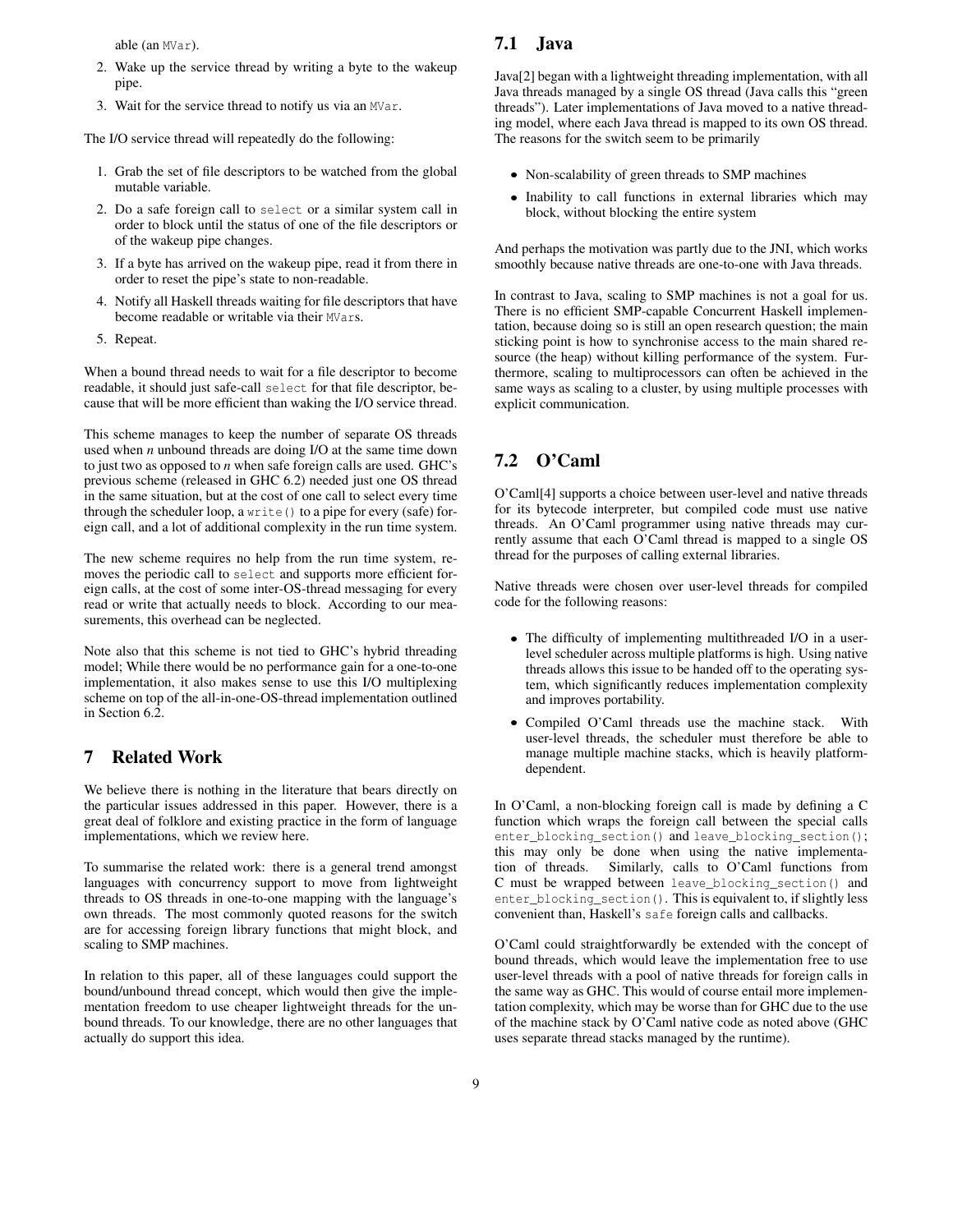# **7.3 C and .NET**

The .NET Common Language Runtime (CLR) uses a one-toone mapping between CLR threads and native Windows threads. Hence, threads in  $C_{\parallel}$  are fairly heavyweight.

To mitigate this, the .NET base class libraries include the ThreadPool class, which manages a pool of worker threads and a queue of tasks to be performed, including asynchronous I/O and timers. The ThreadPool class multiplexes the waiting operations onto a single thread, which significantly reduces the cost of a blocking operation compared with using a new thread. Computation tasks can also be submitted to the ThreadPool, and will be performed whenever there is a free thread in the pool. Therefore, ThreadPools achieve cheaper concurrency by avoiding repeated thread creation/deletion, at the expense of possibly having to wait for a computation to be performed if the thread pool is empty.

When used for multiple I/O requests, the ThreadPool concept is basically equivalent to the I/O multiplexing scheme used in GHC (Section 6.4). The main difference is that GHC's scheme is hidden from the programmer, who automatically gets the benefit of optimised multiplexing for all I/O operations provided the underlying implementation supports it.

# **7.4 User-level vs. kernel threads**

Why should we care about lightweight threads? Many other languages have ditched the concept in favour of a one-to-one mapping between the language's own threads and native OS threads.

The reason is that lightweight Haskell threads can still be significantly cheaper than using OS threads. For example, the fastest implementation of native threads on Linux, the Native POSIX Threads Library[6] claims 20*µsec per thread creation/exit, whereas GHC's* implementation of Concurrent Haskell can achieve an order of magnitude improvement over this: the conc004 test from GHC's test suite performed 10<sup>6</sup> thread creation/exit operations in 1.3sec on a 1Gz PIII, giving a thread creation/exit time of 1.3*µ*sec. The NPTL paper doesn't give details on what hardware was used for their measurements, but a 1GHz PIII would seem to be a reasonable guess, being a midrange system at the date of that publication.

Native threads on other OSs are even more expensive; Windows for example has notoriously expensive operating system threads.

These implementations of OS threads are mapping OS threads onto *kernel threads*, and the kernel is managing the scheduling of threads. This is the reason for much of the overhead: many thread operations require a trip into the kernel.

So can OS threads be implemented in user space? Certainly; there are many implementations of purely user-space threading libraries, and these are indeed often faster than kernel threads. One problem, however, is that this doesn't let the multithreaded application take advantage of a multiprocessor; for that you need at least one kernel thread for each processor, so to this end hybrid models have been developed[8, 3] which use a mixture between user-space and kernel threads (sometimes called an *M* : *N* threading model, indicating that *M* OS threads are mapped to *N* kernel threads).

It remains to be seen whether an implementation of OS threads can approach the performance of lightweight Concurrent Haskell threads. If that were to happen, then there would be no reason not to use a one-to-one implementation for Concurrent Haskell, and the bound/unbound concept would be redundant. However, there are reasons to believe that this is unlikely to happen, at least in the near future:

- The Native POSIX Threads Library[6] is 1:1, and claims better performance than a competing N:M implementation[3]. The improvement is largely attributed to the complexity of implementing the N:M scheme.
- Each OS threads by definition needs its own machine stack. Machine stacks are immovable, so must be allocated a fixed portion of the address space with enough room for the stack to grow. Since the library doesn't know ahead of time how much stack space a thread will need, it must guess, and inevitably this will end up wasting a lot of address space, which on a 32-bit machine is a scarce resource. In contrast, Haskell threads have stacks that are fully garbage collectable, and can be moved and grown at will.

Anderson et. al.[5] proposed a way to effectively combine the benefits of user-level threads and kernel threads by having explicit communication between the kernel scheduler and the user-level thread scheduler. A derivative of this scheme is currently being implemented in the FreeBSD operating system; no performance measurements were available at the time of writing.

## **8 Conclusion**

We have designed a simple extension to the Haskell Foreign Function Interface, for specifying precisely the interaction between the FFI and Concurrent Haskell. It allows for the following features:

- Non-blocking foreign calls
- Callbacks and Call-ins from multithreaded applications
- Interacting with multithreaded foreign libraries, and foreign libraries that make use of thread-local state

Furthermore, the extensions require no new syntax, and have a simple operational semantics. A few simple library functions are provided for the programmer to work with the extensions.

Moreover, we have done this without requiring any fundamental restructuring of existing Haskell implementations: there is no requirement that the Haskell runtime be multithreaded, or that particular OS threads are used to execute Haskell code. However, we do accommodate an efficient implementation based on lightweight Haskell threads and a pool of OS worker threads for execution.

There is an implementation of the efficient scheme in a production Haskell Compiler (GHC), and we are currently gathering experience in using it.

## **9 References**

- [1] The Glasgow Haskell Compiler. http://www.haskell. org/ghc.
- [2] The Java language. http://java.sun.com/.
- [3] Next Generation POSIX Threading. http://www-124.ibm. com/pthreads/.
- [4] The O'Caml language. http://www.ocaml.org/.